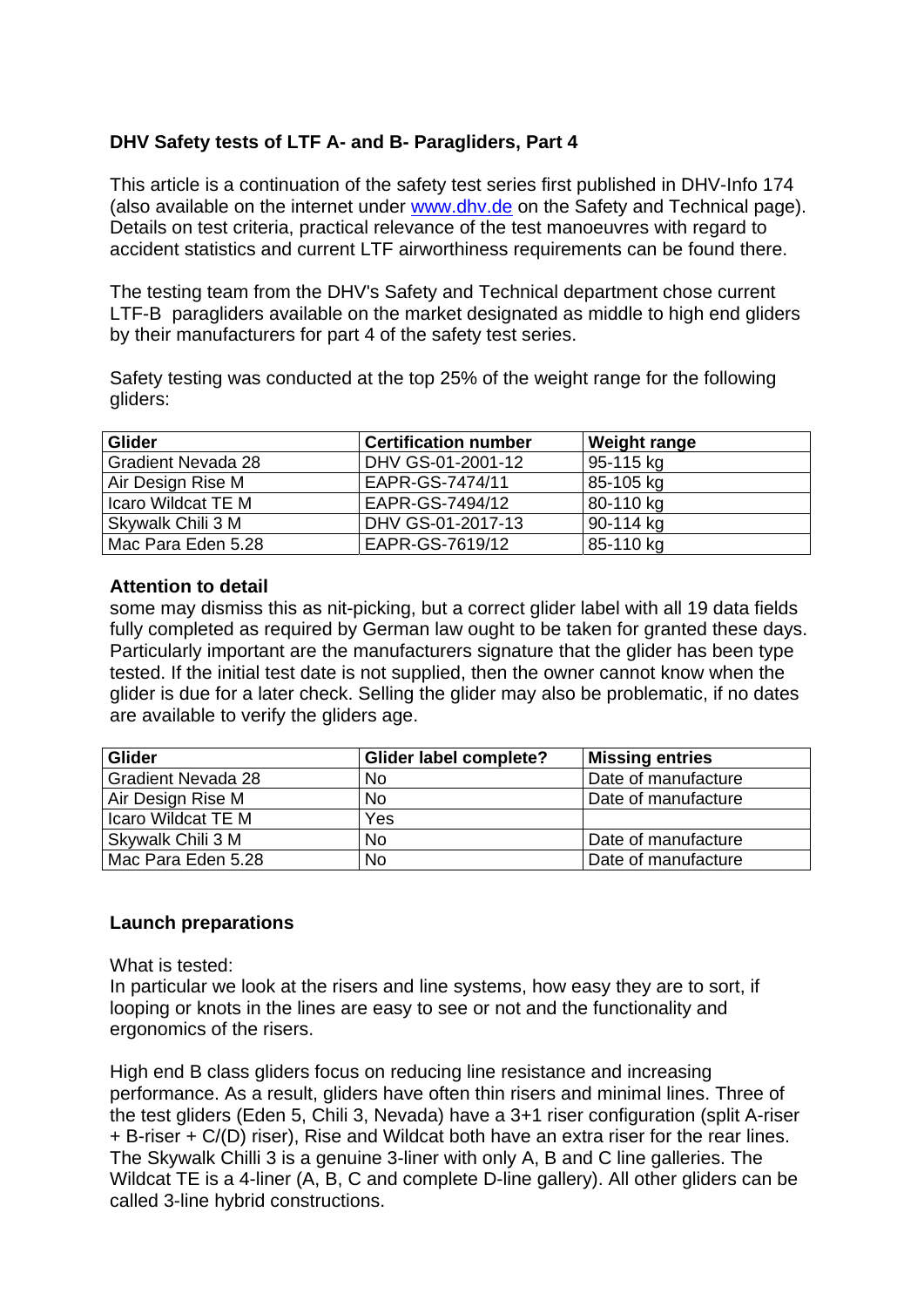These have a common C line gallery which then splits at the top to support a few thin D lines. Most gliders only have D-lines supporting the middle of the canopy and not at the wingtips. Chili 3 and Nevada both have only two main A-lines per side, all other gliders have three. All gliders with the exception of the Eden 5 have the LTF requirement of a different coloured stabilizer line. None of the gliders had traditional mylar reinforcements at the leading edge, all used the newer plastic rod technology. Both the Chili 3 and Eden 5 have plastic rod reinforcements built in at the C line attachment points, the Chili 3 also at the stabilizer. All gliders with the exception of the Nevada, have mini ribs built in on the trailing edge of the canopy. Flat aspect ratios are between 5.7-5.8 (Nevada, Eden 5 and Rise) and 5.4-5.5 (Chili 3 and Wildcat TE).



*Picture: The high-end B segment is packed full of high-tech: mini-ribs, diverse horizontal tapes, plastic rods at the nose and C-lines and aspect ratios approaching 6. Pictured is the Mac Para Eden 5.* 

Pilots choosing a glider from the high-end B class cannot expect behaviour suitable for school and novice pilots. This is also true for handling during launch preparation. All gliders have a lot of thin, mostly unsheathed upper gallery lines and at the stabilizer and brake lines, and some even at the middle line gallery. These require careful sorting, which is not a problem if there is sufficient wind to make a quick rear inflation. If you are preparing for a forward launch then more care is required. In particular, the low contrast brown-yellow coloured unsheathed aramid lines are often difficult to control for knots and tangles. A significant number of launch accidents are due to knotted or tangled lines. Remember to make a careful check every time you prepare to launch, even if it takes some time.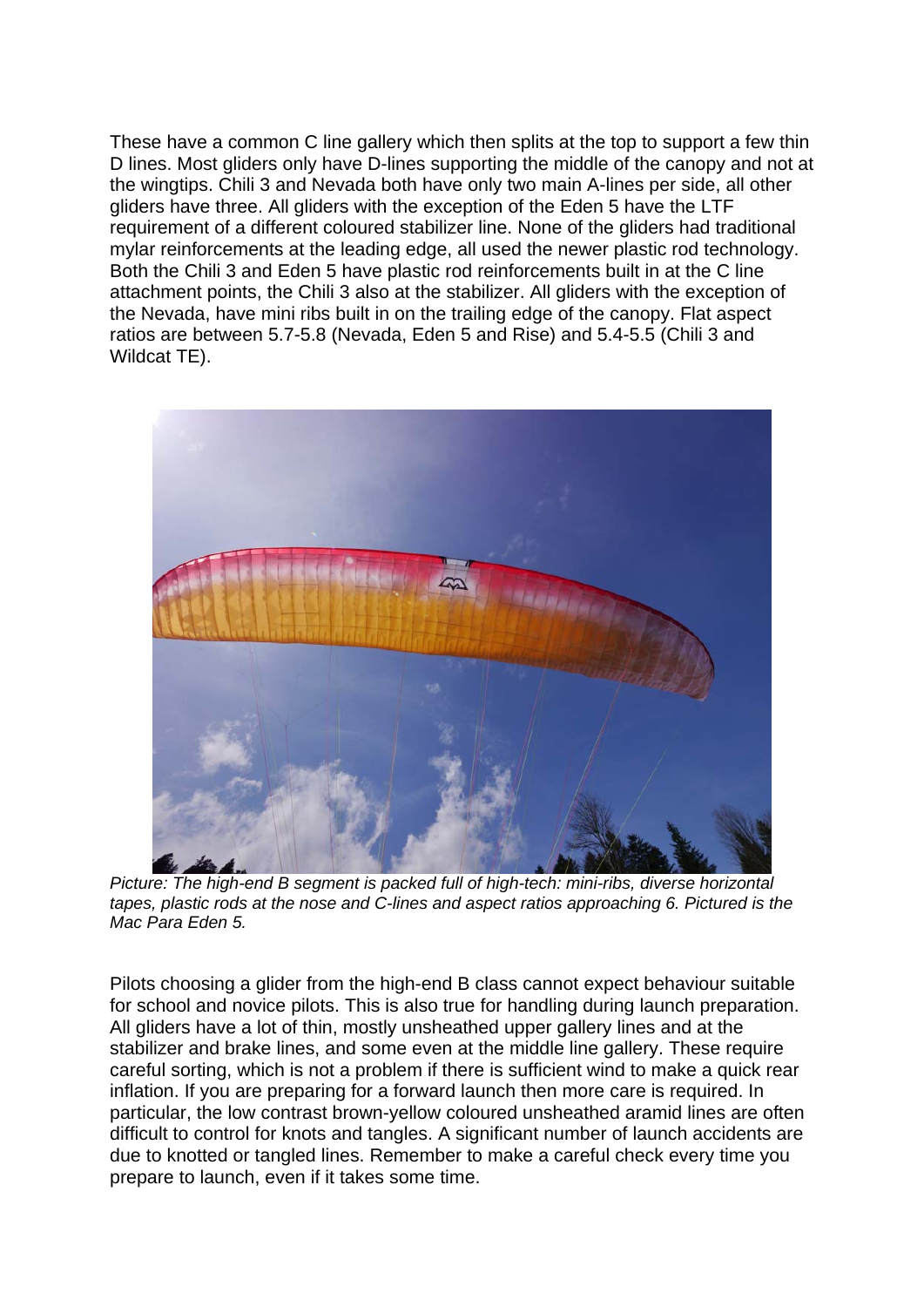The easiest glider to prepare for launching was the Icaro Wildcat TE. The advantage of its traditional 4 riser configuration is the easy sorting of the back line galleries. This is the area where tangles are most common. Mac Paras Eden 5 has very thin risers, which handle surprisingly well: not too stiff and not too floppy. The rear riser is however very long, and tends to get caught in the other lines. Mac Para only use unsheathed lines on the rear galleries, brakes and a few in the middle galleries, which makes line sorting relatively simple. A first look at Gradients Nevada or Skywalks Chili and you think the manufacturer has forgotten a few main support lines! Both manufacturers use only six main support lines (plus stabilizer) per riser. Our testers all remarked that this minimalist line configuration (as few as possible down below, normal numbers in the top galleries) required more time for careful checking and sorting than by other gliders. Air Designs Rise has a marked tendency for its lines to become twisted with themselves in the upper galleries compared with other gliders. Line sorting is however easy, as each line set has its own riser. In the safety test of Air Designs Vita (DHV Info 181) we criticised the riser material used there for being too clumsy and floppy. Here with the Rise we have the problem that the risers are too stiff. After several starts you'll notice grazes on your arms from the thin stiff materials used. One positive detail – the size of the brake loops can be adjusted to fit your hands exactly.

| <b>Launch preparations</b> |      |         |                  |  |  |  |  |  |  |
|----------------------------|------|---------|------------------|--|--|--|--|--|--|
| Glider                     | Easy | Average | <b>Difficult</b> |  |  |  |  |  |  |
| Icaro Wildcat TE M         |      |         |                  |  |  |  |  |  |  |
| <b>Gradient Nevada 28</b>  |      |         |                  |  |  |  |  |  |  |
| Air Design Rise M          |      |         |                  |  |  |  |  |  |  |
| Skywalk Chili 3 M          |      |         |                  |  |  |  |  |  |  |
| Mac Para Eden 5.28         |      |         |                  |  |  |  |  |  |  |

#### **Launch characteristics**

What is tested: Inflation, climb rate, requirements to stabilise and necessary brake inputs.

A team of 4 instructors judged the launch characteristics of the gliders. Pilots who are used to launching high-end B class gliders shouldn't have any problems starting any of the tested gliders, there are however a few differences in the finer details. Our instructors found the **Icaro Wildcat TE** the easiest glider to launch – such that it is suitable for a school pilot. The glider climbs easily and constantly to the zenith, without overshooting and needs only minimal brake input to stabilise it there. **Skywalks Chili 3** also climbs constantly and not too fast to the zenith, but needs more brake input to stop it there and stabilise the canopy. **Air Designs Rise** is very similar. Both **Gradients Nevada** and **Mac Paras Eden 5** were more difficult to launch. At the beginning of inflation both gliders tend to hang back a little requiring careful pressure from the pilot on the risers. At the end of the climb, both gliders tend to accelerate and surprise the pilot with needing a good jab on the brakes to stop them at the zenith and stabilise there. Too much brake brings the canopy down quickly, but once our testers had gotten used to this behaviour, safe launching was no real problem.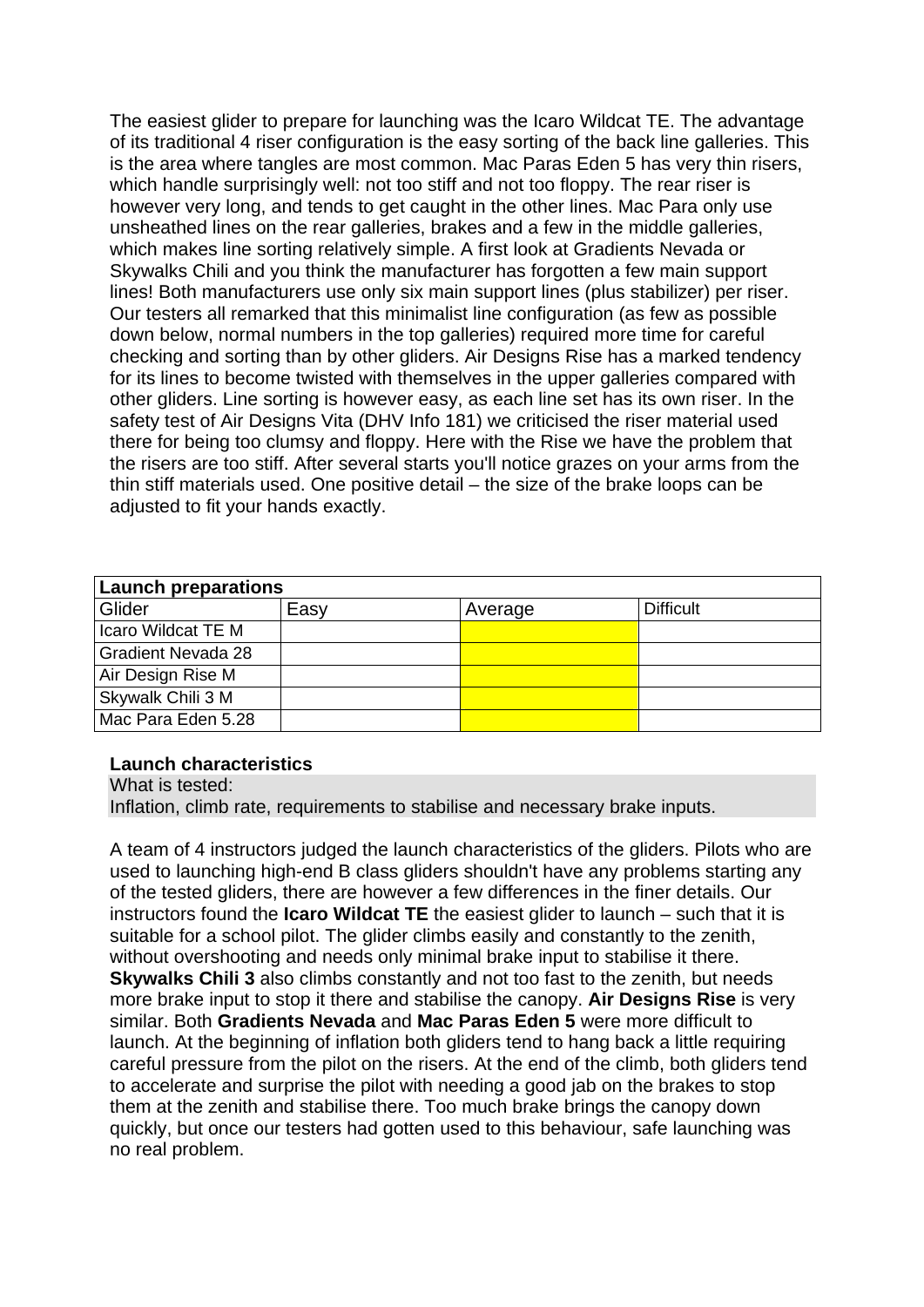| <b>Launch characteristics</b> |                       |                 |  |         |                 |  |  |  |  |  |
|-------------------------------|-----------------------|-----------------|--|---------|-----------------|--|--|--|--|--|
| Glider                        | Delayed               | <b>Balanced</b> |  | Dynamic |                 |  |  |  |  |  |
| Icaro Wildcat TE M            |                       |                 |  |         |                 |  |  |  |  |  |
| Skywalk Chili 3 M             |                       |                 |  |         |                 |  |  |  |  |  |
| Air Design Rise M             |                       |                 |  |         |                 |  |  |  |  |  |
| Mac Para Eden 5.28            | At beginning of climb |                 |  |         | At end of climb |  |  |  |  |  |
| <b>Gradient Nevada 28</b>     | At beginning of climb |                 |  |         | At end of climb |  |  |  |  |  |



*canopies must be braked to prevent overshooting at the end of the climb phase when launching. Air Designs Rise is pictured here.* 

## **Test manoeuvres / recovery from instability**

All test manoeuvres were filmed with onboard GoPro cameras, ground cameras and documented with the DHVs data loggers. Test manoeuvres were performed by the DHV test pilots Reiner Brunn and Harry Buntz.

### **Info Data loggers**

The pilot data logger is firmly attached to a main suspension strap on the pilots harness.

A second smaller glider logger is attached to a cell wall inside the glider using two strong magnetic plates. The best position for data collection has been determined to be where the C-gallery lines are attached to the canopy at the 70% collapse marker points. Logger data is collected continually from the beginning to the end of the test flight and the two instruments are synchronized with each other via a low-range radio signal. Data sets are transferred from standard micro-SD memory cards to a PC after landing.

The loggers collect the following information:

Pitch, roll and yaw angle,

Pitch, roll and yaw acceleration,

 Vertical velocity calculated over a 0.5 second window from the barometric altitude sensor,

 Velocity: the pilot data logger contains a 5 Hz GPS, from which the velocity over ground is calculated,

 G-Force: from the accelerometers contained in the pilot data logger the Gforce acting on the pilot is calculated,

 Altitude: both the barometric height (recorded at 100Hz) and the GPS height (5Hz) are recorded.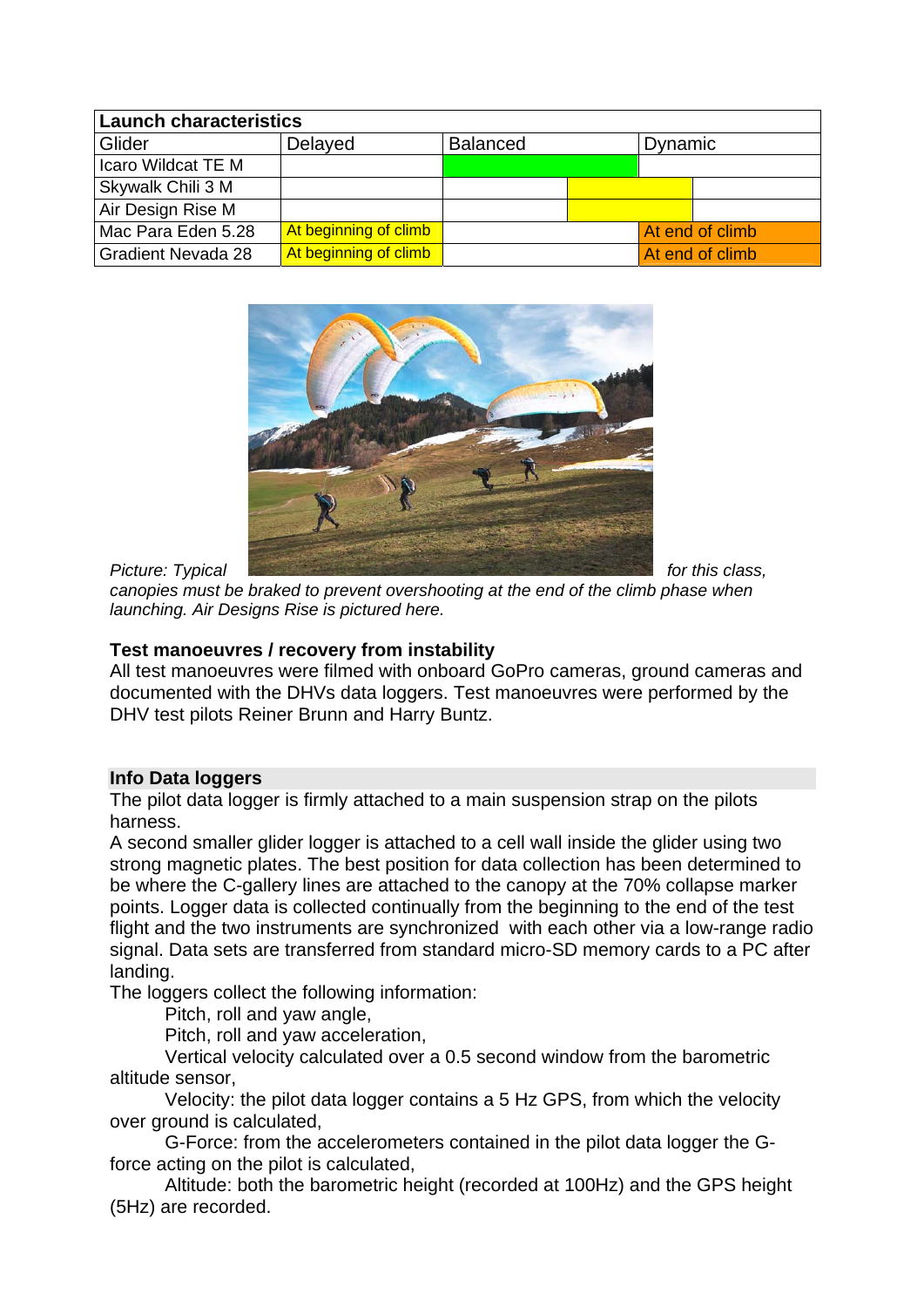Data processing: the processing software is written to automatically recognize the beginning and end of a test manoeuver. Pilot and glider movements are simulated from the recorded data, and this simulation is synchronized with the video material of the test flight. Test pilots check the synchronized results for plausibility. Data loggers are instruments to assist test pilots and provide additional objective information on parameters which are difficult to judge in the air such as roll and pitch angles, height loss, course changes and durations.

### **Flight stability**

#### What is tested:

Through induced pitch testing a measurement of a gliders pitch stability and pitchdamping can be made. The angle to which a canopy dives forward during pitch testing is a good indicator of the potential dynamics which may develop during such circumstances. Pitch angels were measured after the third pitch cycle during testing.

### **Pitch forward angle**

| . <sub></sub>          |                |               |               |              |
|------------------------|----------------|---------------|---------------|--------------|
| Gerät                  | $< 30^{\circ}$ | $30-45^\circ$ | $45-60^\circ$ | $> 60^\circ$ |
| Mac Para Eden          |                |               |               |              |
| 5.28                   |                |               |               |              |
| Icaro Wildcat TE       |                |               |               |              |
| M                      |                |               |               |              |
| <b>Gradient Nevada</b> |                |               |               |              |
| 28                     |                |               |               |              |
| Skywalk Chili 3 M*     |                |               |               |              |
| Air Design Rise        |                |               |               |              |
| $M^{\star\star}$       |                |               |               |              |

\* Frontal collapse after third pitch cycle at approx. 65° pitch forward angle.

\*\* Massive collapse after third pitch cycle at approx. 70° pitch forward angle.

# **Asymmetric Collapses**

#### What is tested:

Asymmetric collapses are conducted at trim speed and at full speed with no pilot action. Canopies are collapsed to the top limit of the field defined in the LTF airworthiness requirements (visible from the tapes stuck to the lower sail), i.e. the maximum possible for certified gliders. During LTF testing it is also possible to certify a glider collapsed at the minimum limit of the LTF field, but this generally results in less dynamic behaviour. For this reason we often see differing results here in safety testing, when compared with those of the certification tests.

Note: Paragliders in the LTF B certification class are permitted to pitch forward to 45° after collapsing. This test regulation is verified in LTF testing using only video film shot from the ground and therefore subject to large error margins, as no clear reference points can be used to calibrate the measurements in any way. When a glider collapses assymetrically, the dive experienced is always a combination of pitching forward and rolling to one side. This again makes judging the pitch forward angle from video film very inprecise. The data loggers used by the DHV record pitching and rolling movements separately. It has been determined that only a few gliders in the LTF A and B classes actually fulfill the test requirements of diving forward to less than 45° when measured with the data loggers.

Similar to its predecessor, the Skywalk Chili 3 has it's own special collapse behaviour. The canopy only folds along a shallow collapse angle across the leading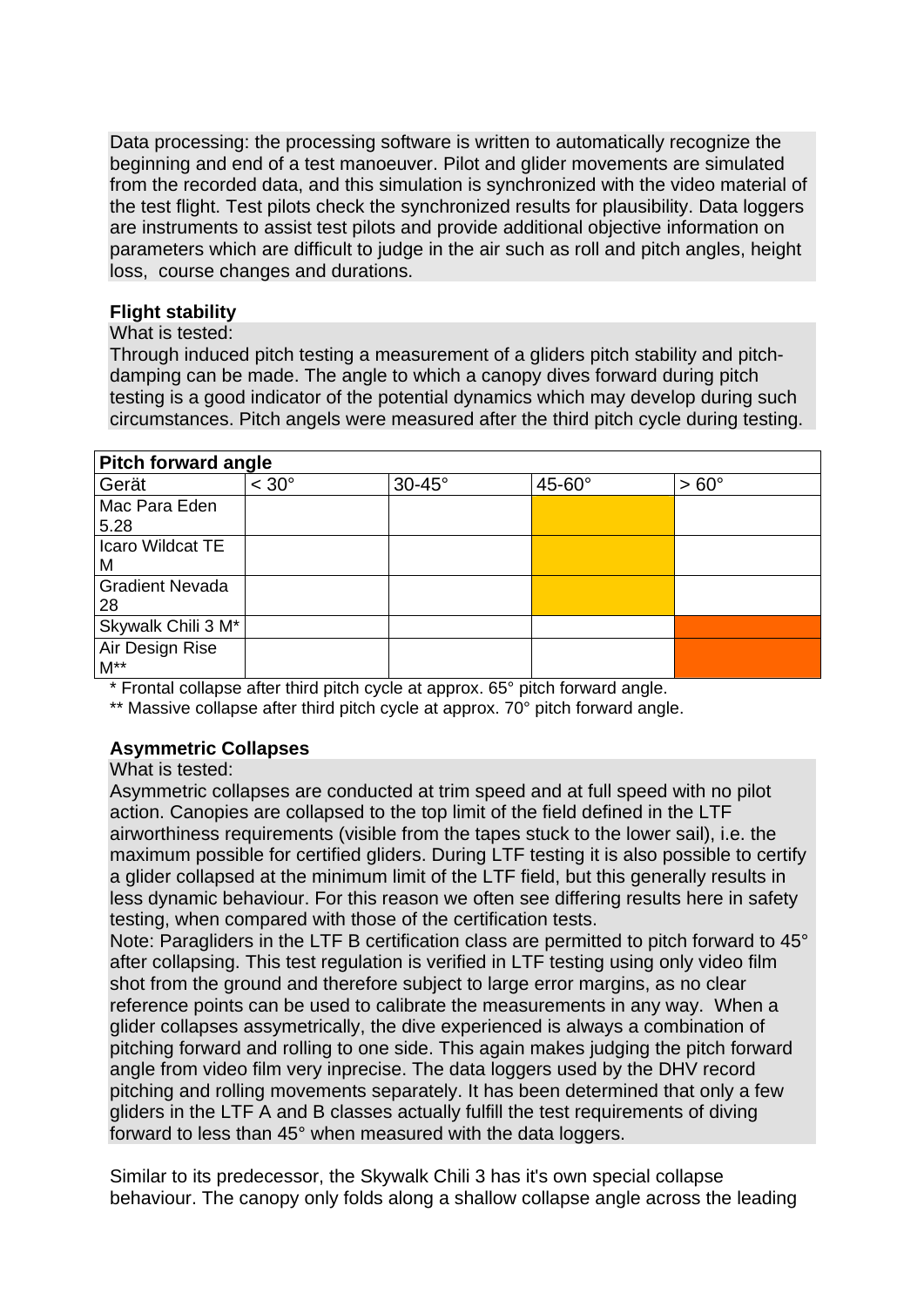edge. Even when pulling massive collapses, the canopy does not fold steeply, so most of the trailing edge remains flying. To provoke LTF norm collapses, the test pilot must use both hands and lots of dynamic force to make the trailing edge deform. If this is performed, then the glider dives well forward and often then cascades with a collapse on the opposite wingtip. We didn't note any tendency for the canopy to cravat, as with the Chili 2, where the wingtip would often catch between the upper gallery lines. Mac Paras Eden 5 and Gradients Nevada react similarly to assymetric collapses. Compared with other gliders in this class both gliders slow on collapsing and course change is delayed. The rate of course change and pitch forward angle begin to increase markedly after about 90°, moreso with the Eden 5 than the Nevada. This type of behaviour gives a pilot more time to react and prevent further difficulties but may also lead to a spin or stall if the pilot brakes too early to recover. Icaros Wildcat TE is quite different. The canopy folds steeply, creating a lot of resistance and turns abruptly and dives forward steeply. Total height loss was average for the class. Generally the canopy shows a tendency to dive forward steeply which often leads to cascades and cravats. These did not occur during testing. Air Designs Rise had the most challenging behaviour to assymetric collapsing. Collapsing to the middle of the LTF norm field provoked reactions average for the class. As soon as the maximum end of the norm field is reached, the Rise then dives forward massively and cascades with a collapse on the opposite wingtip. Rapid course changes were noted and the cascade collapses cravated easily in the upper gallery lines. Recovering from the cravat was relatively easily done by applying a little brake, but had to be performed actively. The canopy folds steeply on collapsing which is always associated with more negative dynamic reactions in test results.

|                             | <b>Asymmetric Collapses</b> |                                 |                                              |                 |                                 |                               |                                                                                                                                                                                                                                                                                                                                                                                                |  |  |  |  |
|-----------------------------|-----------------------------|---------------------------------|----------------------------------------------|-----------------|---------------------------------|-------------------------------|------------------------------------------------------------------------------------------------------------------------------------------------------------------------------------------------------------------------------------------------------------------------------------------------------------------------------------------------------------------------------------------------|--|--|--|--|
| Glider                      | Height-<br>loss<br>in m     | Pitch-<br>angle<br>$in^{\circ}$ | Pitch<br>change<br>rate in<br>$\degree$ /sec | G-Force<br>in G | Course-<br>change<br>angle in ° | V/sink<br>maximum<br>in $m/s$ | <b>Notes</b>                                                                                                                                                                                                                                                                                                                                                                                   |  |  |  |  |
| <b>Skywalk</b><br>Chili 3 M | 40-49 m                     | $>75^\circ$                     | $>75^\circ$                                  | 2,5G            | 180°-360°                       | $>20$ m/s                     | This glider collapses with a<br>shallow collapse angle.<br>Behaviour is relatively<br>moderate with course changes<br>of approx. 180° and height loss<br>under 40 m but with marked<br>diving forward. Massive<br>collapses with high collapse<br>angles result in dynamic<br>reactions with large dive<br>forward angles and cascade<br>collapses on the opposite<br>wingtip without cravats. |  |  |  |  |
| Mac Para<br>Eden 5.28       | 40-49 m                     | $-65^\circ$                     | $-75^\circ$                                  | 2,5G            | 90-180°                         | 15-20m/s                      | This canopy has relatively<br>moderate reactions for its class,<br>even for massive collapses.<br>Course changes start slowly<br>and then begin to accelerate<br>after approx. 90° with marked<br>forward diving.                                                                                                                                                                              |  |  |  |  |
| Icaro<br>Wildcat<br>TE M    | 40-49 m                     | $>75^\circ$                     | $>75^\circ$                                  | $2,6$ G         | $-270^\circ$                    | $>20$ m/s                     | Height loss is average for its<br>class, but reactions are very<br>dynamic, dive forward angles<br>are severe and course changes<br>are rapid.                                                                                                                                                                                                                                                 |  |  |  |  |
| Gradient                    | 40-49 m                     | $-65^\circ$                     | $-65^\circ$                                  | 2,2G            | 90-180°                         | 15-20 m/s                     | This canopy has relatively                                                                                                                                                                                                                                                                                                                                                                     |  |  |  |  |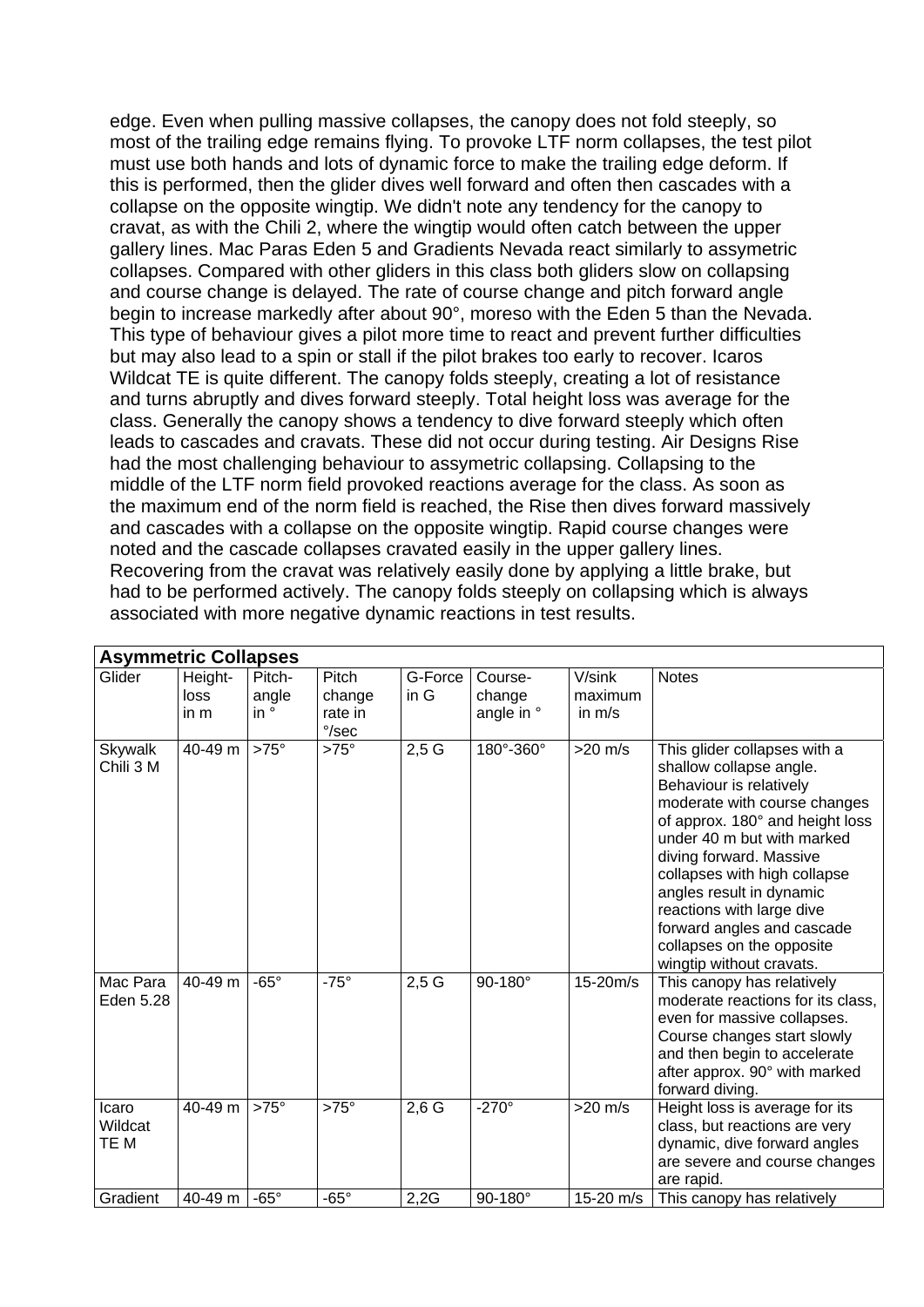| Nevada<br>28         |                                                         |             |             |         |                               |           | moderate reactions for its class,<br>even for massive collapses.<br>The glider decelerates on<br>collapsing more than others in<br>its class (care needed on brake<br>input). Course changes are<br>comparitively slow and non-<br>dynamic. Relatively low G-<br>Forces.                                                               |
|----------------------|---------------------------------------------------------|-------------|-------------|---------|-------------------------------|-----------|----------------------------------------------------------------------------------------------------------------------------------------------------------------------------------------------------------------------------------------------------------------------------------------------------------------------------------------|
| Air Design<br>Rise M | $40 - 49m1$<br>$70 - 79m^2$<br>after<br>pilot<br>action | $>75^\circ$ | $>75^\circ$ | $2,5$ G | $270^{\circ} - 360^{\circ} +$ | $>20$ m/s | Average behaviour for its class<br>for collapses to the middle of<br>the test field. For massive<br>collapses to the maximum of<br>the test field the glider dives<br>forward extremely, changes<br>course very rapidly and<br>cascades with a collapse on the<br>opposite wingtip and further<br>course changes. Height loss<br>high. |



*Skywalks Chili 3 generally collapses at a shallow angle where most of the trailing edge remains inflated. Test pilot Reiner Brunn must use massive force and both hands to produce a steep collapse angle where the trailing edge also deflates. Nevertheless, reactions to collapses are far more moderate for shallow collapse angles when compared with gliders that collapse steeply. A big advantage for the Chili 3 in this test, but in practice things may turn out a lot differently.*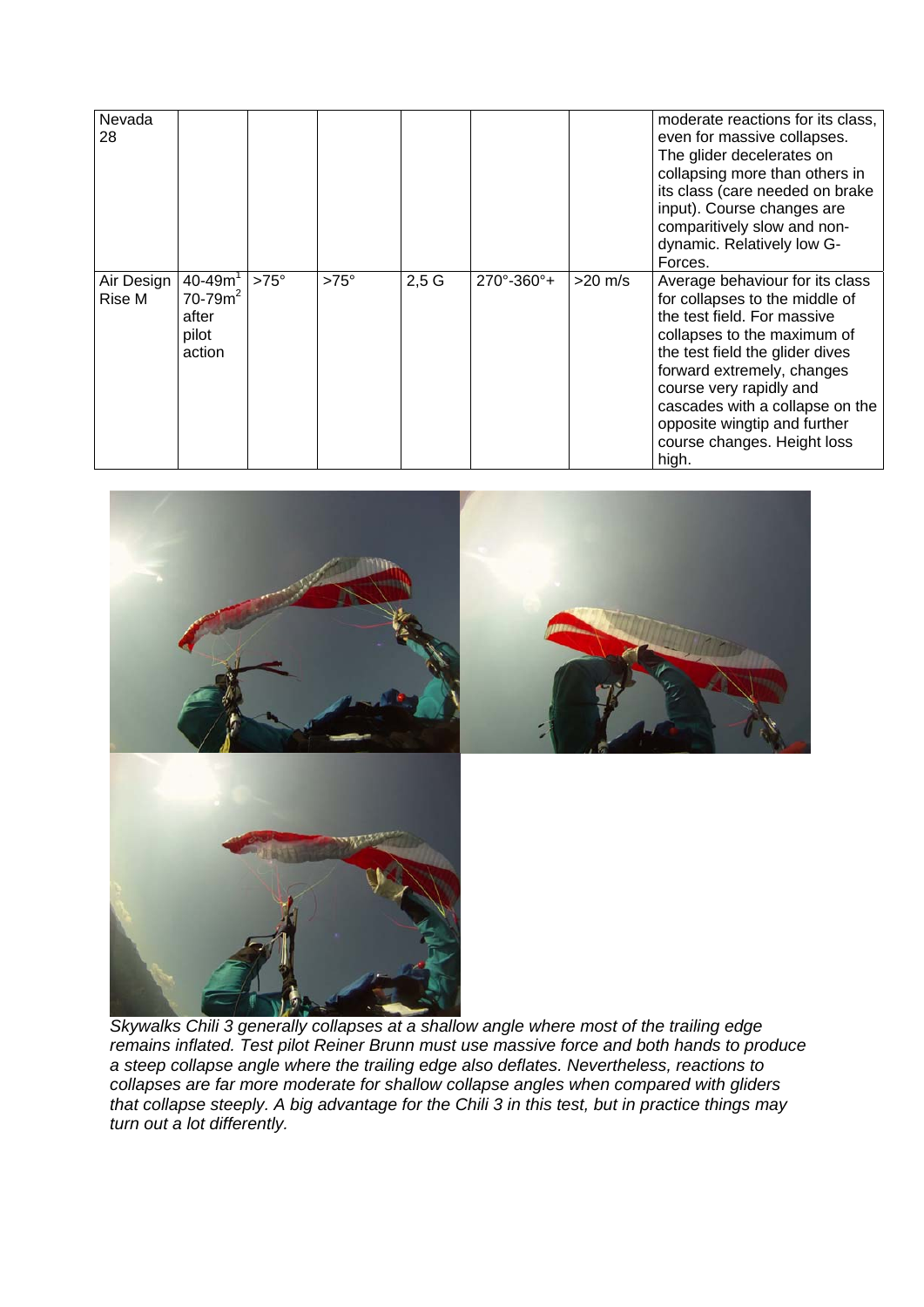

*Mac Paras Eden 5 and Gradients Nevada have similar relatively moderate collapse behaviour for high end B class gliders.* 



*Assymetric collapse on an Icaro Wildcat TE. Compared with the Eden 5 and Nevada, this glider reacts more dynamically to deformations. Total height loss was not more than for other gliders.*

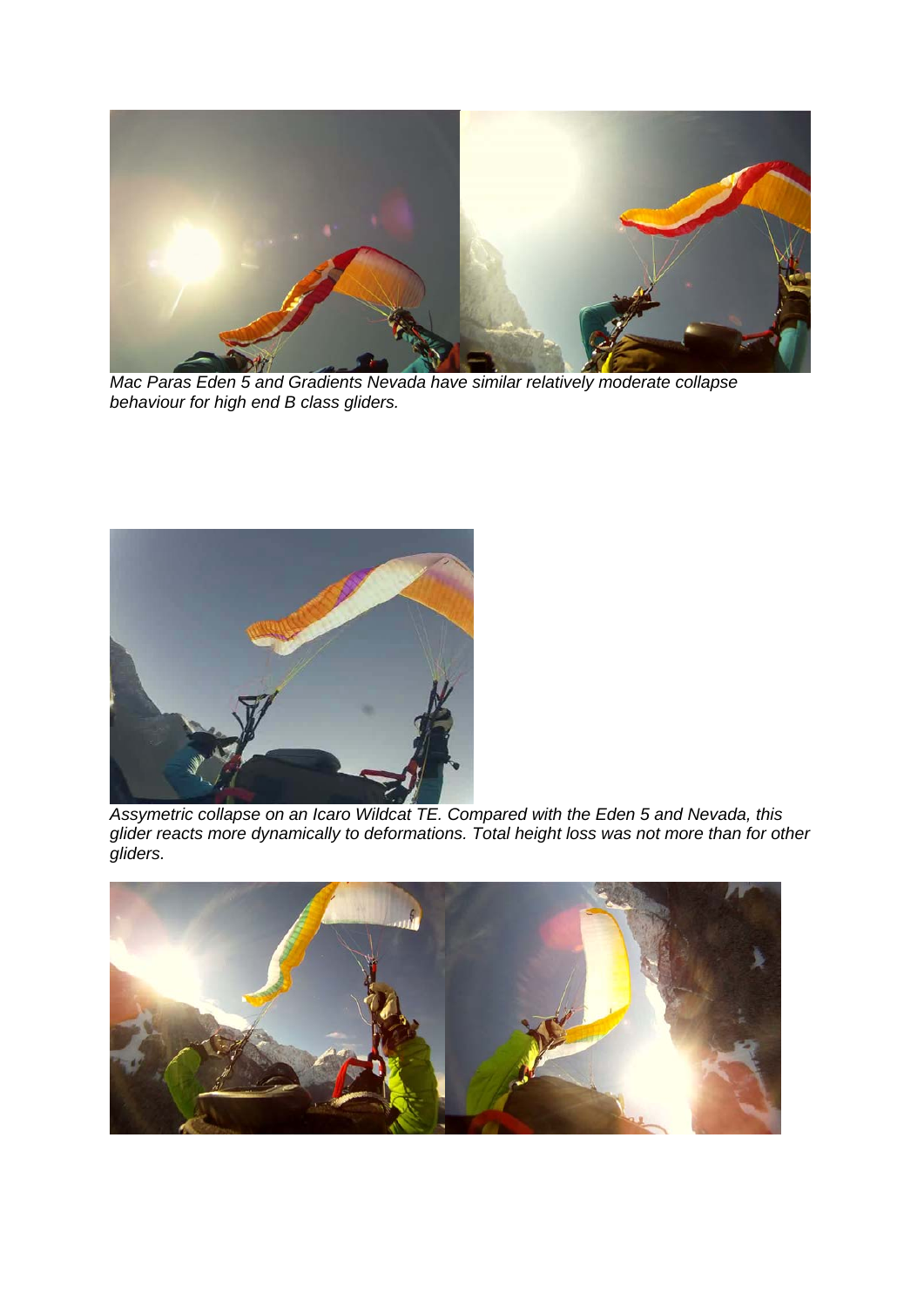

*Air Designs Rise reacts challengingly to assymetric collapses. Collapses angles are steep (Picture top left), and cascades after diving forward on the opposite wingtip (picture top right) which may cravat (Picture bottom left). The glider demonstrates some instability at full bar, here we see the deformation in the wing middle (picture bottom right).*

### **Front collapses**

### What is tested:

Front collapses are performed at trim speed and at full speed in different configurations: firstly by collapsing to a depth of only 40% of canopy (marked with tapes on the lower sail), and then by collapsing the maximum that the gliders construction presents. Maximum front collapses on full bar generally exceed the LTF certification limits. From accident analysis and diverse video footage, we know that front collapses in practice often effect 100% of the canopy. Many gliders are certified at the minimum 40% limit without looking for construction weaknesses. We often see large deviations to certification behaviour when gliders are tested at the upper limit. Pilot action to recover is only performed when the glider does not self-recover.

Gliders in the LTF-A class generally do not have significant difficulties with front collapses. High end B class gliders generally have aspect ratios of 5.5 and more, and this leads to far more chaotic recovery behaviour than what we see on compact gliders. Particularly chaotic reactions in this test were displayed by the **Air Design Rise** and the **Icaro Wildcat TE**. Both of these gliders do not self recover from front collapses which deform a moderate amount of depth from the leading edge. Pilot action is required to regain normal flight. On the other end of the scale, **Gradients Nevada** displayed moderate reactions even to front collapses which deformed almost the entire canopy. The canopy recovers quickly with only slight assymetric or chaotic tendencies.

| <b>Front Collapse</b>                            |                         |                                  |                                  |                                |                                          |                                                                                                       |
|--------------------------------------------------|-------------------------|----------------------------------|----------------------------------|--------------------------------|------------------------------------------|-------------------------------------------------------------------------------------------------------|
| Glider                                           | Height-<br>loss<br>in m | Pitch-<br>angle<br>in $^{\circ}$ | Pitch<br>change rate<br>in °/sec | Rotation,<br>G-Force<br>in $G$ | Course-<br>change<br>angle in<br>$\circ$ | V/sink maximum<br>in $m/s$                                                                            |
| <b>Skywalk Chili 3 M</b>                         |                         |                                  |                                  |                                |                                          |                                                                                                       |
| 40% collapse                                     | 20-29 m                 | $30-45^\circ$                    | $-30^\circ$                      | no                             | $-10$<br>m/s                             | Moderate pitch back, low<br>pitch forward, immediate<br>recovery, no course<br>change, low sink rates |
| Maximum collapse<br>presented by<br>construction | $40 - 49$ m             | $45-55^\circ$                    | $45-55^\circ$                    | Yes, 90-<br>$180^\circ$<br>2 G | $10 - 14$<br>m/s                         | Marked pitch back and<br>pitch forward.                                                               |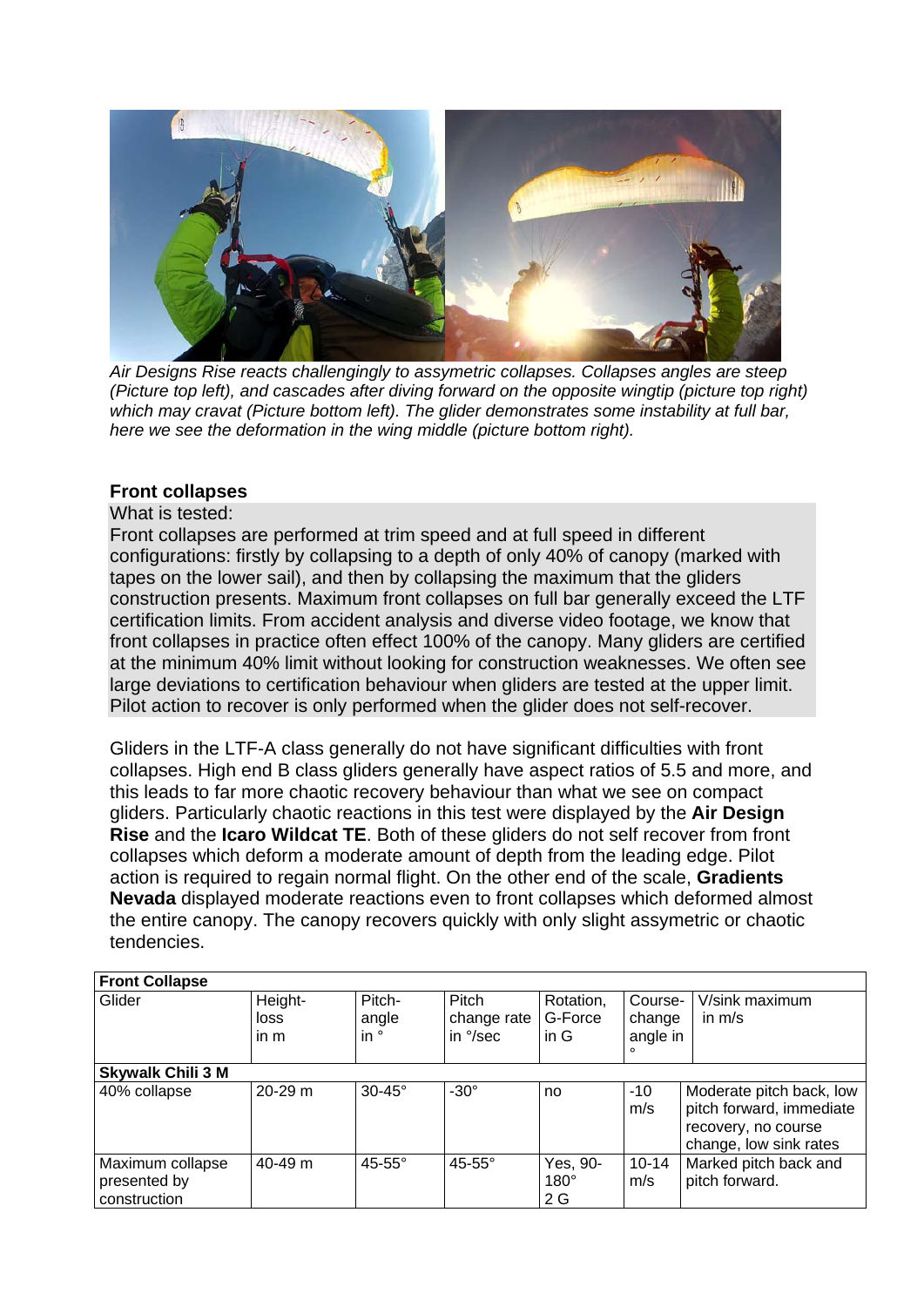| Mac Para Eden 5.28                               |                                                                             |               |               |                          |                  |                                                                                                                                                                                                                                                                                                                                 |
|--------------------------------------------------|-----------------------------------------------------------------------------|---------------|---------------|--------------------------|------------------|---------------------------------------------------------------------------------------------------------------------------------------------------------------------------------------------------------------------------------------------------------------------------------------------------------------------------------|
| Einklapptiefe<br>40%                             | 20-29 m                                                                     | $30-45^\circ$ | $30-45^\circ$ | no                       | $-10$<br>m/s     | Moderate pitch back,<br>moderate pitch forward,<br>slight delayed recovery,<br>no course change, low<br>sink rates                                                                                                                                                                                                              |
| Maximum collapse<br>presented by<br>construction | 50-59 m                                                                     | $30-45^\circ$ | 30-45°        | Yes, 90-<br>180°<br>1,9G | $10 - 14$<br>m/s | Moderate pitch back,<br>moderate pitch forward                                                                                                                                                                                                                                                                                  |
| <b>Icaro Wildcat TE M</b>                        |                                                                             |               |               |                          |                  |                                                                                                                                                                                                                                                                                                                                 |
| 40% collapse                                     | 30-39 m                                                                     | $30-45^\circ$ | 30-45°        | no                       | $10 - 14$<br>m/s | Rapid recovery only for<br>collapses <40% depth.<br>Collapses >50% have<br>marked deformation<br>tendencies even when<br>performed at trim speed.<br>Marked chaotic recovery<br>with wingtips forward.<br>Marked twist and cravat<br>danger. Pilot action often<br>required to recover,<br>without marked tendecy<br>to cravat. |
| Maximum collapse<br>presented by<br>construction | Pilot action<br>required to<br>recover after<br>approx. 60 m<br>height loss | $>60^\circ$   | $>60^\circ$   | Yes, 90-<br>$180^\circ$  | $10 - 14$<br>m/s |                                                                                                                                                                                                                                                                                                                                 |
| <b>Gradient Nevada 28</b>                        |                                                                             |               |               |                          |                  |                                                                                                                                                                                                                                                                                                                                 |
| 40% collapse                                     | 20-29 m                                                                     | $30-45^\circ$ | $30-45^\circ$ | no                       | $10 - 14$<br>m/s | Moderate pitch back,<br>moderate pitch forward,<br>immediate recovery, no<br>course change                                                                                                                                                                                                                                      |
| Maximum collapse<br>presented by<br>construction | 30-39 m                                                                     | 45-55°        | 30-45°        | Yes, $< 90^\circ$        | $10 - 14$<br>m/s | Marked pitch back,<br>moderate pitch forward,<br>slight delayed assymetric<br>recovery                                                                                                                                                                                                                                          |
| Air Design Rise M                                |                                                                             |               |               |                          |                  |                                                                                                                                                                                                                                                                                                                                 |
| 40% collapse                                     | 40-49 m                                                                     | $-30^\circ$   | 30-45°        | no                       | $10 - 14$<br>m/s | Marked delayed recovery<br>with marked height loss<br>even for smaller front<br>collapses. Larger<br>collapses resulted in<br>reproducable stable front<br>horseshoe deformations<br>with rotation. Pilot action<br>required to recover. No<br>self recovery.                                                                   |
| Maximum collapse<br>presented by<br>construction | Pilot action<br>required to<br>recover after<br>approx. 60 m<br>height loss | $30-45^\circ$ | $30-45^\circ$ | Yes,<br>marked           | 15-20<br>m/s     |                                                                                                                                                                                                                                                                                                                                 |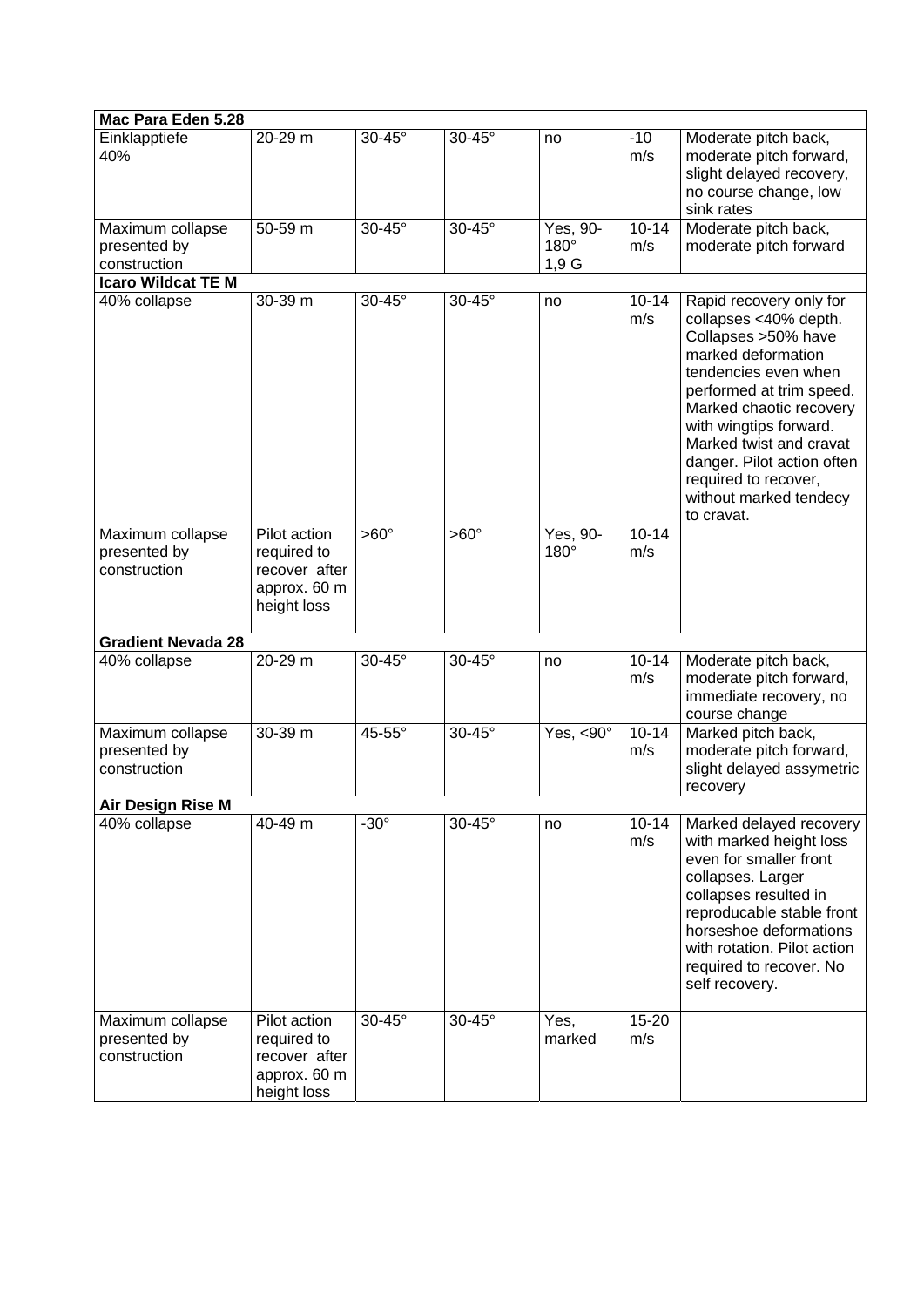

*Reaction behaviour of Air Designs Rise is not acceptable for the B class. Although collapse depth is not more than 50% (picture top right), chaotic reactions occur as shown (pictures top right and bottom left) and may lead to a stable front horseshoe with no self recovery. Recovery must be performed by pilot action on the brakes (picture bottom right).* 

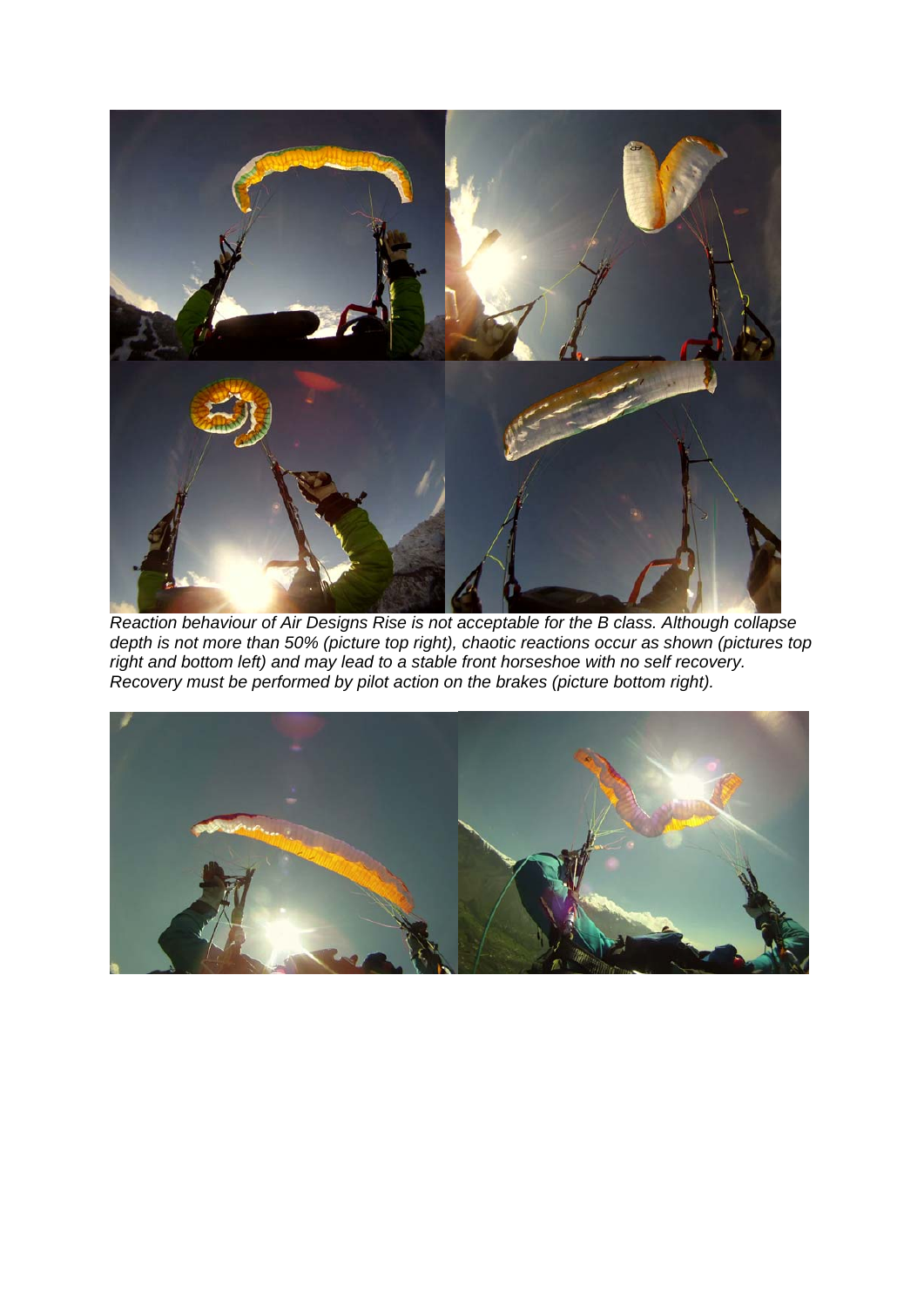

*Icaros Wildcat TE reacts correctly for the B class only for smaller fron collapses (picture top left). Larger collapses (pictures top right, bottom left) produce chaotic reations and may result in twists and cravats which need to be immediately recovered from via pilot actions on the brakes (picture bottom right).* 

#### **Spiral dives**

What is tested:

Spirals are flown such that after at least 5 seconds and before the 540° point the canopy is fully locked in the rotation. The testpilot then keeps the glider in the spiral using the brakes for a further 2 turns (720°) before releasing the inside brake to start recovery.

The spiral test produced no great surprises. No glider demonstrated tendencies to remain in a stable dive after the brakes had been released to initiate recovery. High end B class gliders do tend to collapse on the outer wingtip when spiralling due to their higher aspect ratios. These small collapses produce sufficient resistance to prevent the gliders accelerating further in the spiral. Here all spirals were flown according to LTF test regulations without using weight shifting. Spirals flown in practice by pilots using weight shifting and stabilising the outer wingtip sufficiently to prevent it collapsing may well lead to further acceleration in the dive and produce a stable spiral dive once the brakes are released to initiate recovery.

| <b>Spiral dives</b>   |                                                          |                                                                |                                                                |                                                                          |                                            |                                                                                                           |                                                                                                                                                                           |
|-----------------------|----------------------------------------------------------|----------------------------------------------------------------|----------------------------------------------------------------|--------------------------------------------------------------------------|--------------------------------------------|-----------------------------------------------------------------------------------------------------------|---------------------------------------------------------------------------------------------------------------------------------------------------------------------------|
| Glider                | Vsink<br>after<br>$360^\circ$ ,<br>$720^\circ$ ,<br>max. | G-<br>Force<br>after<br>$360^\circ$ ,<br>$720^\circ$ ,<br>max. | Height loss<br>after<br>$360^\circ$ ,<br>$720^\circ$ ,<br>max. | Height loss<br>from brake<br>release to<br>regaining<br>normal<br>flight | Time<br>to<br>$360^\circ$<br>720°<br>Total | Action after<br>brake release                                                                             | <b>Notes</b>                                                                                                                                                              |
| Skywalk Chili 3<br>м  | $8 \text{ m/s}$<br>$15 \text{ m/s}$<br>$15 \text{ m/s}$  | $2,3$ G<br>$3,8$ G<br>3,8G                                     | 30 <sub>m</sub><br>80                                          | 30 <sub>m</sub>                                                          | $0-9s$<br>$9 - 13s$                        | No further<br>acceleration,<br>immediate<br>automatic exit,<br>recovery<br>within the next<br>$180^\circ$ | Relatively dynamic<br>transition from entry to<br>spiral. Glider collapses<br>on outer ear at 15 m/s<br>which resists further<br>acceleration. Exit<br>relatively simple. |
| Mac Para<br>Eden 5.28 | $7 \text{ m/s}$<br>$15 \text{ m/s}$<br>17m/s             | $2,2$ G<br>$3,3$ G<br>$3,7$ G                                  | 30m<br>70 <sub>m</sub>                                         | 40 m                                                                     | $0-7s$<br>7-12s                            | Short<br>acceleration<br>from 15m/s to<br>17 $m/s$ in the                                                 | Dynamic transition<br>from entry to spiral.<br>Exit relatively simple.<br>Glider deforms on                                                                               |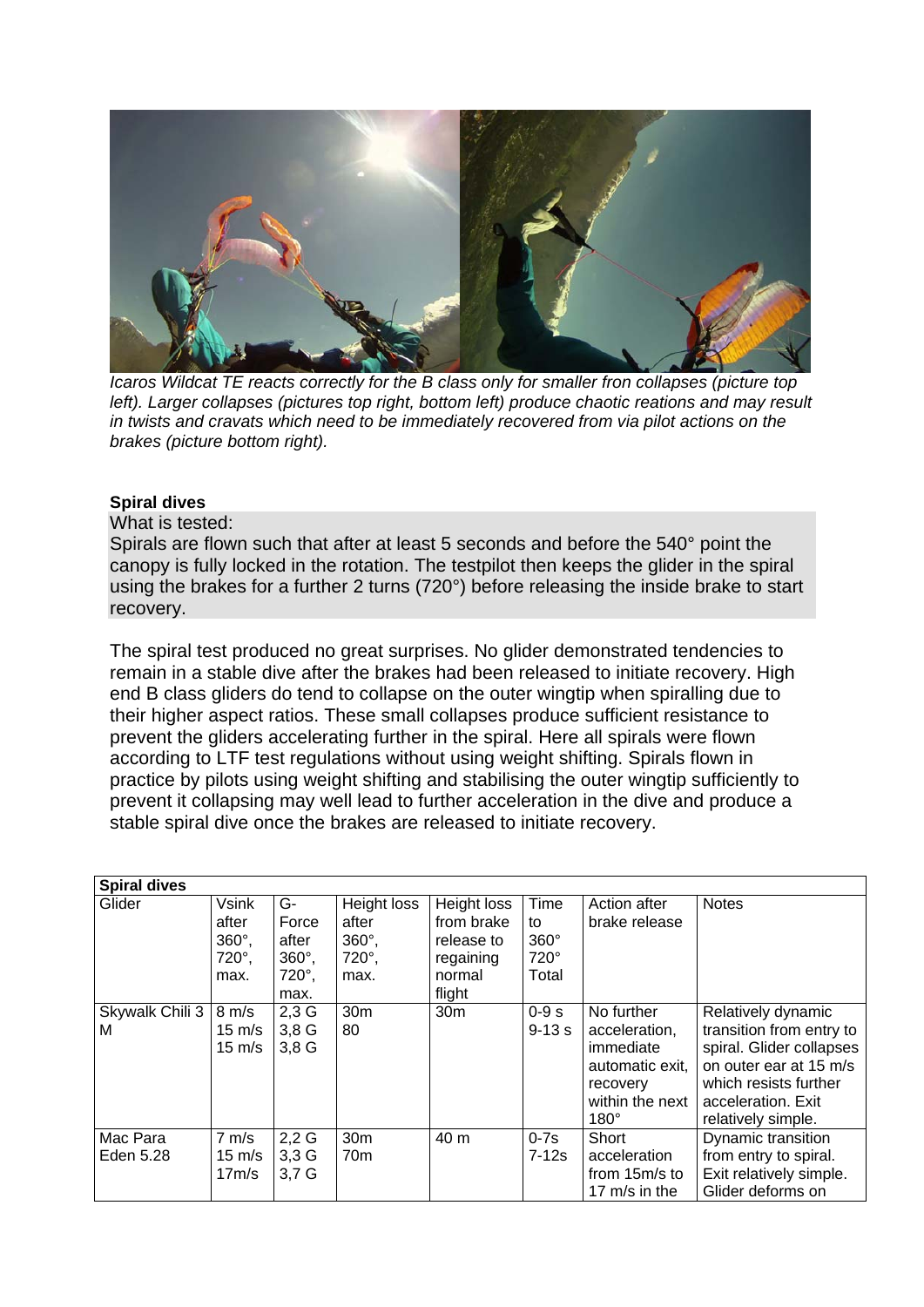|                             |                                                         |                            |                         |                 |                    | next 90°, then<br>automatic exit<br>and recovery<br>in the next<br>$180^\circ$                                                                                                                         | outer wingtip.                                                                                                                                 |
|-----------------------------|---------------------------------------------------------|----------------------------|-------------------------|-----------------|--------------------|--------------------------------------------------------------------------------------------------------------------------------------------------------------------------------------------------------|------------------------------------------------------------------------------------------------------------------------------------------------|
| Icaro Wildcat<br>TE M       | $6 \text{ m/s}$<br>$15 \text{ m/s}$<br>$18 \text{ m/s}$ | 1,8G<br>$3,1$ G<br>3,8G    | 30 m<br>70 m            | 60 <sub>m</sub> | $0-7s$<br>$9-13s$  | Acceleration<br>from 15m/s to<br>18 m/s which<br>remains<br>constant for<br>the next 270°,<br>then automatic<br>exit and<br>recovery in the<br>next 180°                                               | Glider does not easily<br>bank into the spiral<br>during the first<br>rotation, then followed<br>by a rapid<br>acceleration.                   |
| Gradient<br>Nevada 28       | $7 \text{ m/s}$<br>14m/s<br>$18 \text{ m/s}$            | 2,5G<br>$2,7$ G<br>2,9G    | 30 m<br>70 m            | 50 m            | $0-7s$<br>$7-11s$  | Acceleration<br>from $14 \text{ m/s}$ to<br>18 m/s in the<br>next 90° which<br>remains<br>constant for<br>the next 270°,<br>then automatic<br>exit and<br>recovery<br>within the next<br>$180^\circ$ . | Marked outer wingtip<br>collapse.                                                                                                              |
| Air Design<br><b>Rise M</b> | $9 \text{ m/s}$<br>16m/s<br>21 <sub>m</sub> /s          | $2,6$ G<br>3,5G<br>$3,7$ G | 40 <sub>m</sub><br>90 m | 50 m            | $0-6s$<br>$6 - 10$ | Acceleration<br>from 16 m/s to<br>21 m/s in the<br>next 270° then<br>automatic exit<br>and recovery                                                                                                    | Rapid and dynamic<br>entry, slight<br>deformation on outer<br>wingtip. Accelerates<br>slightly after brake<br>release to initiate<br>recovery. |

# **B-Stall**

What is tested:

Pitch back behaviour on entry, pitch forward behaviour on exiting and sink velocities. In particular we look at the canopy stability and tendencies to deform on longer B-Stalls (>10s) and any recovery problems.

Skywalk Chili 3, Mac Para Eden 5 and Icaro Wildcat did not have any difficulties with this manoeuvre. In less than 10 seconds, the wingtips of Gradients Nevada begin to bend to the back, but this tendency is clearly indicated. For even short B-stalls of <3 seconds, the wingtips on Air Designs Rise bend forward and cravat in the lines. It is only possible to achieve a stable B-stall here with a very careful dosed pull on the Brisers. Too much and the canopy deforms.

| <b>B-Stall</b>       |                                                                          |                                                      |                             |                   |  |  |  |  |  |  |
|----------------------|--------------------------------------------------------------------------|------------------------------------------------------|-----------------------------|-------------------|--|--|--|--|--|--|
| Glider               | Sink rate in<br>stable B-stall.<br>Deformation<br>tendencies<br>Rotation | Pitch back on<br>entry / pitch<br>forward on<br>exit | Height loss on exit   Notes |                   |  |  |  |  |  |  |
| Skywalk Chili 3<br>м | $8 \text{ m/s}$<br>no<br>no                                              | $15^\circ - 30^\circ$<br>$15^\circ - 30^\circ$       | $-20m$                      | stable sink phase |  |  |  |  |  |  |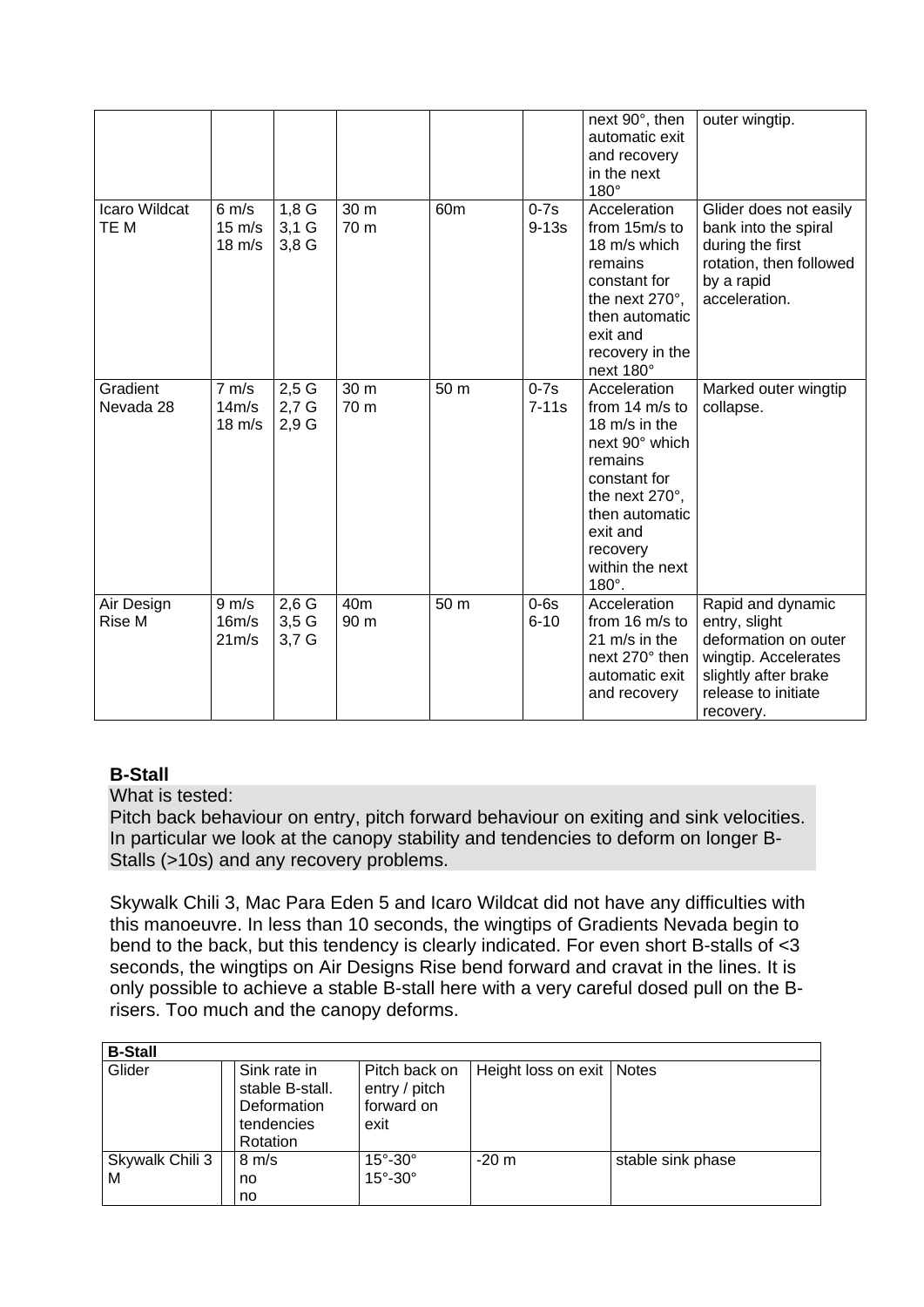| Mac Para Eden<br>5.28 | $8 \text{ m/s}$<br>no.<br>no       | $15^{\circ}$ -30 $^{\circ}$<br>$30^\circ - 45^\circ$       | $-30m$       | stable sink phase, marked<br>pitch forward on exit                                                                                                                                                                                       |
|-----------------------|------------------------------------|------------------------------------------------------------|--------------|------------------------------------------------------------------------------------------------------------------------------------------------------------------------------------------------------------------------------------------|
| Icaro Wildcat<br>TE M | $8 \text{ m/s}$<br>no<br>no.       | $15^\circ - 30^\circ$<br>$15^\circ - 30^\circ$             | $-20m$       | stable sink phase                                                                                                                                                                                                                        |
| Gradient<br>Nevada 28 | $9 \text{ m/s}$<br>yes             | $30^\circ - 45^\circ$<br>$30^\circ - 45^\circ$             | $-30m$       | Marked pitch back on entry,<br>wingtip deformation to the<br>back begins after short sink<br>phase, marked pitch forward<br>on exit.                                                                                                     |
| Air Design Rise<br>М  | $7 \text{ m/s}$ 8m/s<br>yes<br>yes | $15^{\circ}$ -30 $^{\circ}$<br>$15^{\circ}$ -30 $^{\circ}$ | Pilot action | Immediate deformation<br>when normal entry<br>techniques are used. (Both<br>wingtips deform to the front).<br>Cravat on exit. B-stall only<br>possible with very exact B-<br>riser handling, then<br>deformation after a few<br>seconds. |



*B-Stalls are not a problem for Skywalks Chili 3 (top left), Icaros Wildcat TE (top right) and Mac Paras Eden 5 (bottom left). Wingtips deform after a few seconds on Gradients Nevada (bottom right).*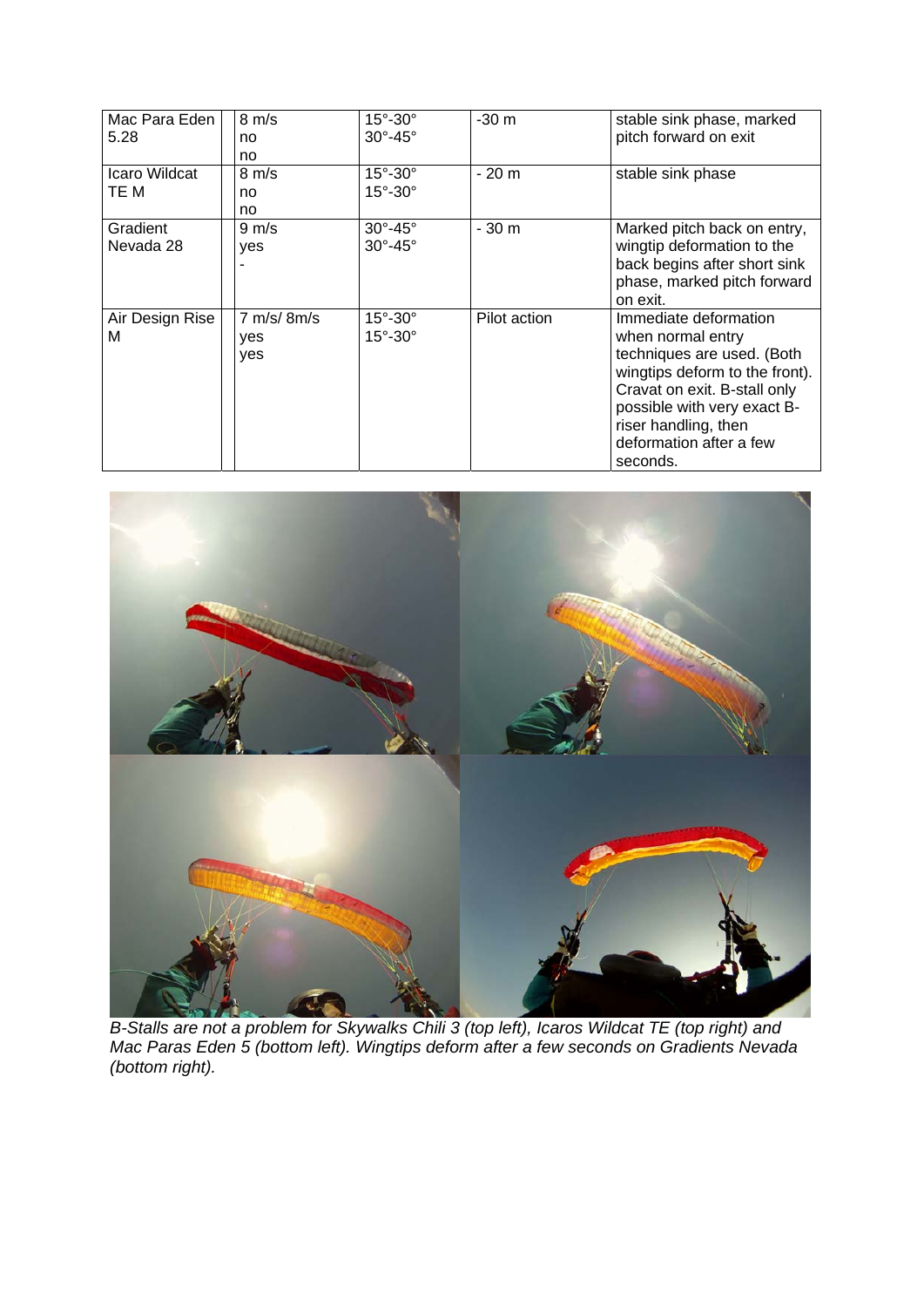

 *The wingtips of the Air Design Rise deform to the front shortly after entry and cravat there in the lines.* 

## **Big Ears**

What is tested:

Big ears at trim speed and at full speed. Glider sink and speed is measured. Any entry difficulties or deep stall tendencies on exiting from trim speed big ears are noted.

The two gliders with only two main A Lines (Gradient Nevada and Skywalk Chili 3) had the most effective sink rates. Air Designs Rise also has relatively large areas which are collapsed at the wingtips. Inspite of the additional large resistance produced by the wingtips no deep-stall tendencies could be observed. Nevertheless, it is always a good idea to use the speed bar when applying this descent method. With the exception of Icaros Wildcat TE, all gliders demonstrated tendencies to flap their wingtips when collapsed.

| <b>Big Ears</b>       |        |                                |                                      |                                                                                          |                                           |  |  |  |
|-----------------------|--------|--------------------------------|--------------------------------------|------------------------------------------------------------------------------------------|-------------------------------------------|--|--|--|
| Glider                | Entry  | Exit                           | Vsink (trim)<br>Vsink (full)         | Speed<br>difference trim -<br>full                                                       | <b>Notes</b>                              |  |  |  |
| Skywalk Chili 3<br>М  | simple | Automatic with<br>marked delay | $3 \, \text{m/s}$<br>$4 \text{ m/s}$ | approx.5 km/h<br>less than trim<br>speed<br>approx. 8-10<br>km/h more than<br>trim speed | Ears flap at full<br>speed                |  |  |  |
| Mac Para Eden<br>5.28 | simple | At times not<br>automatic      | $2,5 \text{ m/s}$<br>$3 \text{ m/s}$ | approx.5 km/h<br>less than trim<br>speed<br>approx. 8 km/h<br>more than trim<br>speed    | Active recovery<br>sometimes<br>necessary |  |  |  |